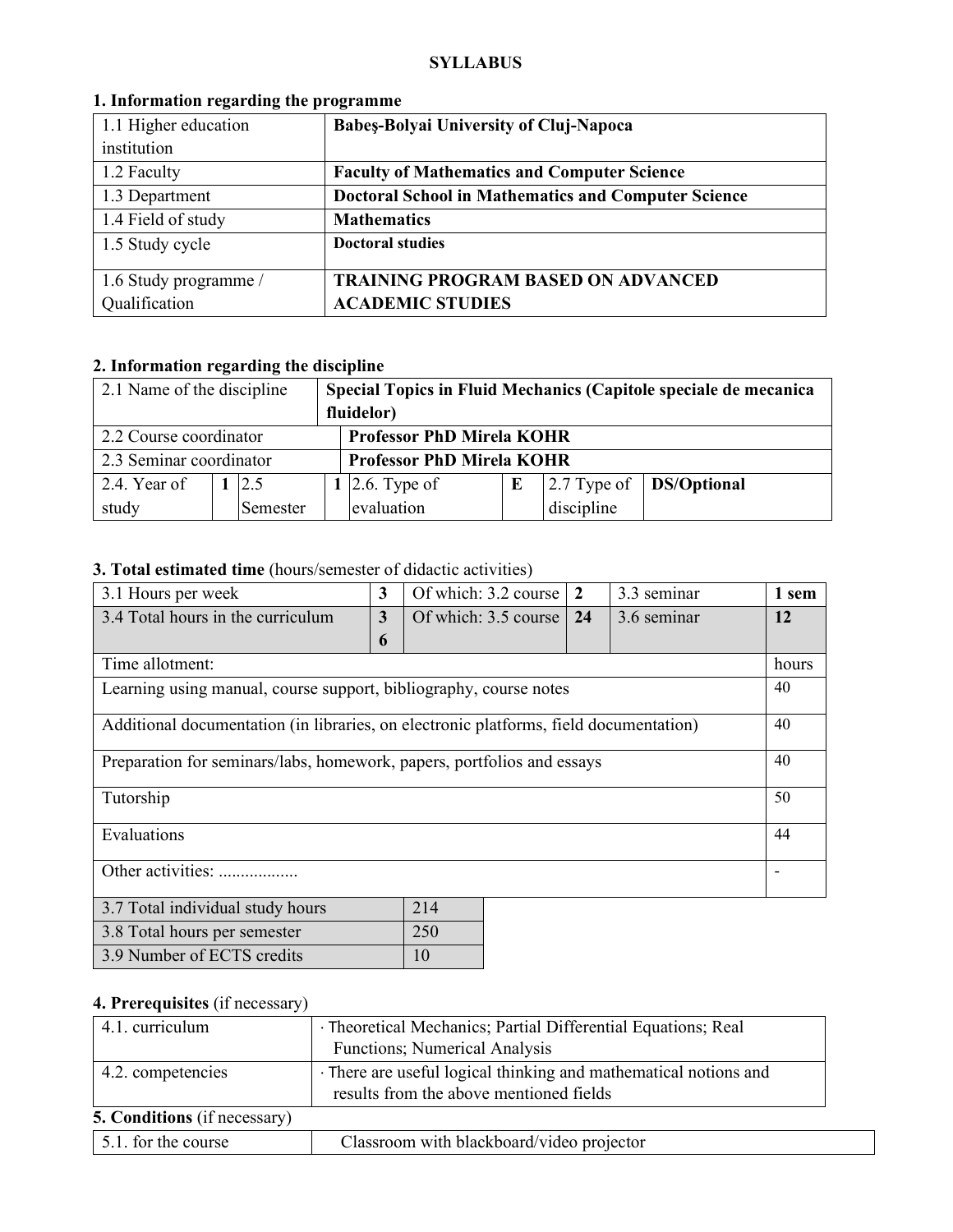| 5.2. for the seminar /lab | Classroom with blackboard/video projector |
|---------------------------|-------------------------------------------|
| activities                |                                           |

## **6. Specific competencies acquired**

| Prof  | Ability to understand and manipulate concepts, individual results and advanced mathematical<br>$\bullet$    |
|-------|-------------------------------------------------------------------------------------------------------------|
| essio | theories.                                                                                                   |
| nal   | Ability to model and analyze from the mathematical point of view real processes from other<br>$\bullet$     |
| com   | sciences, economics, and engineering.                                                                       |
| pete  |                                                                                                             |
| ncies | Ability to use scientific language and to write scientific reports and papers.<br>$\bullet$                 |
|       |                                                                                                             |
|       |                                                                                                             |
| Tran  | Ability to inform themselves, to work independently or in a team in order to carry out studies<br>$\bullet$ |
| svers | and to solve complex problems.                                                                              |
| al    | $\bullet$                                                                                                   |
| com   | Ability to use advanced and complementary knowledge in order to obtain a PhD in Pure                        |
| pete  | Mathematics, Applied Mathematics, or in other fields that use mathematical models.                          |
| ncies | Ability for continuous self-perfecting and study.                                                           |

| 7.1 General objective of the<br>discipline  | · Knowledge, understanding and use of main concepts and results of<br>fluid mechanics.<br>· Ability to use and apply concepts and fundamental results of the theory<br>of partial differential equations in the study of specific problems of fluid<br>mechanics.<br>Knowledge, understanding and use advanced mathematical methods in the<br>study of special boundary value problems in fluid mechanics.                                                                                                                                                                                            |
|---------------------------------------------|-------------------------------------------------------------------------------------------------------------------------------------------------------------------------------------------------------------------------------------------------------------------------------------------------------------------------------------------------------------------------------------------------------------------------------------------------------------------------------------------------------------------------------------------------------------------------------------------------------|
| 7.2 Specific objective of the<br>discipline | Acquiring basic and advanced knowledge in fluid mechanics.<br>$\bullet$<br>Ability to apply and use mathematical models to describe and analyze<br>$\bullet$<br>problems concerning viscous incompressible fluid flows.<br>Understanding of main concepts and results in the mathematical theory of<br>$\bullet$<br>viscous incompressible flows at low Reynolds numbers.<br>Knowledge, understanding and use of advanced topics in mathematics in the<br>$\bullet$<br>study of special boundary value problems in fluid mechanics.<br>Ability of the PhD student involvement in scientific research. |

### **7. Objectives of the discipline** (outcome of the acquired competencies)

| 8. Content                                                      |                                |         |  |  |  |
|-----------------------------------------------------------------|--------------------------------|---------|--|--|--|
| 8.1 Course                                                      | Teaching methods               | Remarks |  |  |  |
| 1. Introduction in the theory of Sobolev spaces (I): The        | Lectures, modeling, didactical |         |  |  |  |
| fundamental spaces of the theory of distributions.              | demonstration, conversation.   |         |  |  |  |
| Distributions.                                                  | Presentation of alternative    |         |  |  |  |
|                                                                 | explanations.                  |         |  |  |  |
| 2. Introduction in the theory of Sobolev spaces (II):           | Lectures, modeling, didactical |         |  |  |  |
| Sobolev spaces on $\mathbb{R}^n$ . Sobolev spaces on Lipschitz  | demonstration, conversation.   |         |  |  |  |
| domains in $\mathbb{R}^n$ and on Lipschitz boundaries. The dual | Presentation of alternative    |         |  |  |  |
| of a Sobolev space. The Sobolev continuous                      | explanations.                  |         |  |  |  |
| embedding theorem and the Rellich - Kondrachov                  |                                |         |  |  |  |
| compact embedding theorem.                                      |                                |         |  |  |  |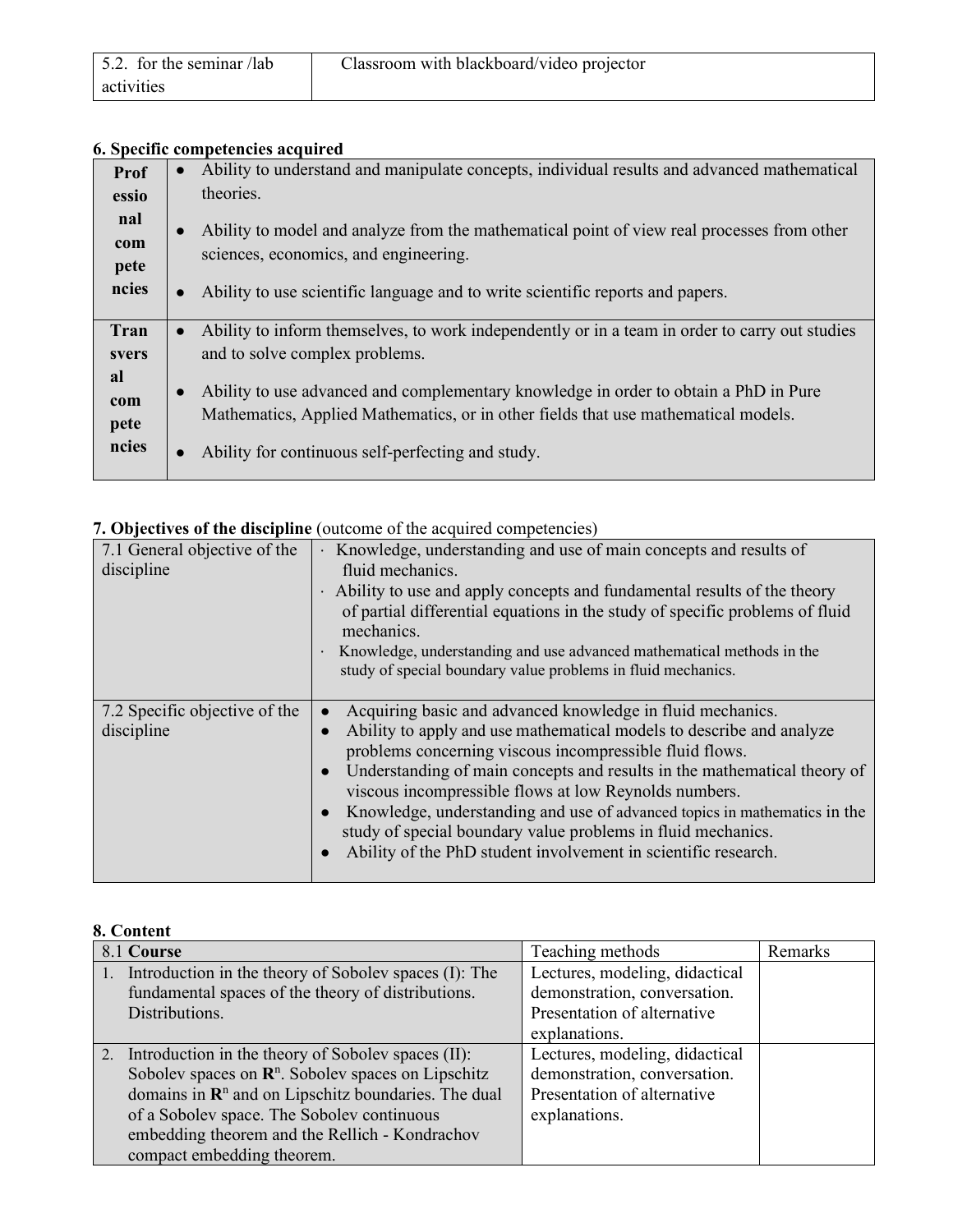| 3. Kinematics of fluids: fluid, configuration, motion. Velocity<br>and acceleration fields. Spatial description of the motion of<br>a fluid.                                                                                                                        | Lectures, modeling, didactical<br>demonstration, conversation.<br>Presentation of alternative<br>explanations. |
|---------------------------------------------------------------------------------------------------------------------------------------------------------------------------------------------------------------------------------------------------------------------|----------------------------------------------------------------------------------------------------------------|
| 4. Fluid Dynamics: Principle of mass conservation.<br>The continuity equation.                                                                                                                                                                                      | Lectures, modeling, didactical<br>demonstration, conversation.<br>Presentation of alternative<br>explanations. |
| 5. Fluid Dynamics: The Cauchy stress tensor. The<br>Cauchy equations.                                                                                                                                                                                               | Lectures, modeling, didactical<br>demonstration, conversation.<br>Presentation of alternative<br>explanations. |
| 6. The constitutive equation of ideal fluid. The Euler<br>equations. The mathematical model of viscous<br>Newtonian fluid: The constitutive equation and the<br>Navier-Stokes equations.                                                                            | Lectures, modeling, didactical<br>demonstration, conversation.<br>Presentation of alternative<br>explanations. |
| Special forms of the Navier-Stokes equations.<br>7.<br>Uniqueness results of the Dirichlet and Neumann<br>problems for the Stokes system in Lipschitz domains<br>in R <sup>n</sup> .                                                                                | Lectures, modeling, didactical<br>demonstration, conversation.<br>Presentation of alternative<br>explanations. |
| 8. Variational approach for the weak solution of the<br>Stokes problem in a bounded Lipschitz domain with<br>Dirichlet boundary condition.                                                                                                                          | Lectures, modeling, didactical<br>demonstration, conversation.<br>Presentation of alternative<br>explanations. |
| 9. The method of fundamental solutions in fluid<br>mechanics: The Oseen-Burgers tensor and the<br>fundamental pressure vector for the Stokes system in<br>R <sup>n</sup> .                                                                                          | Lectures, modeling, didactical<br>demonstration, conversation.<br>Presentation of alternative<br>explanations. |
| 10. Bounded linear operators, compact operators, and<br>Fredholm operators in Banach spaces. Fredholm's<br>altternative. Potential theory for the Stokes system in<br>Sobolev spaces.                                                                               | Lectures, modeling, didactical<br>demonstration, conversation.<br>Presentation of alternative<br>explanations. |
| 11. Boundary value problems for the Stokes system with<br>L <sup>∞</sup> coefficients in Lipschitz domains. Variational and<br>layer potential approach. Well-posedness results in<br>Sobolev spaces and applications to viscous                                    | Lectures, modeling, didactical<br>demonstration, conversation.<br>Presentation of alternative<br>explanations. |
| 12. Boundary value problems for the Navier-Stokes<br>system with $L^{\infty}$ coefficients in Lipschitz domains.<br>Variational and layer potential approach. Existence<br>results in Sobolev spaces, and applications in fluid<br>dynamics.<br><b>Bibliography</b> | Lectures, modeling, didactical<br>demonstration, conversation.<br>Presentation of alternative<br>explanations. |
| 1. Kohr, M., Pop, I., Viscous Incompressible Flow for Low Reynolds Numbers, WIT Press (Wessex                                                                                                                                                                       |                                                                                                                |

- Institute of Technology Press), Southampton (UK) Boston, 2004.
- 2. Kohr, M., *Modern Problems in Viscous Fluid Mechanics*, Cluj University Press, Cluj-Napoca, 2 vols. 2000 (in Romanian).
- 3. Kohr, M., *Special Topics of Mechanics*, Cluj University Press, Cluj-Napoca, 2005 (in Romanian).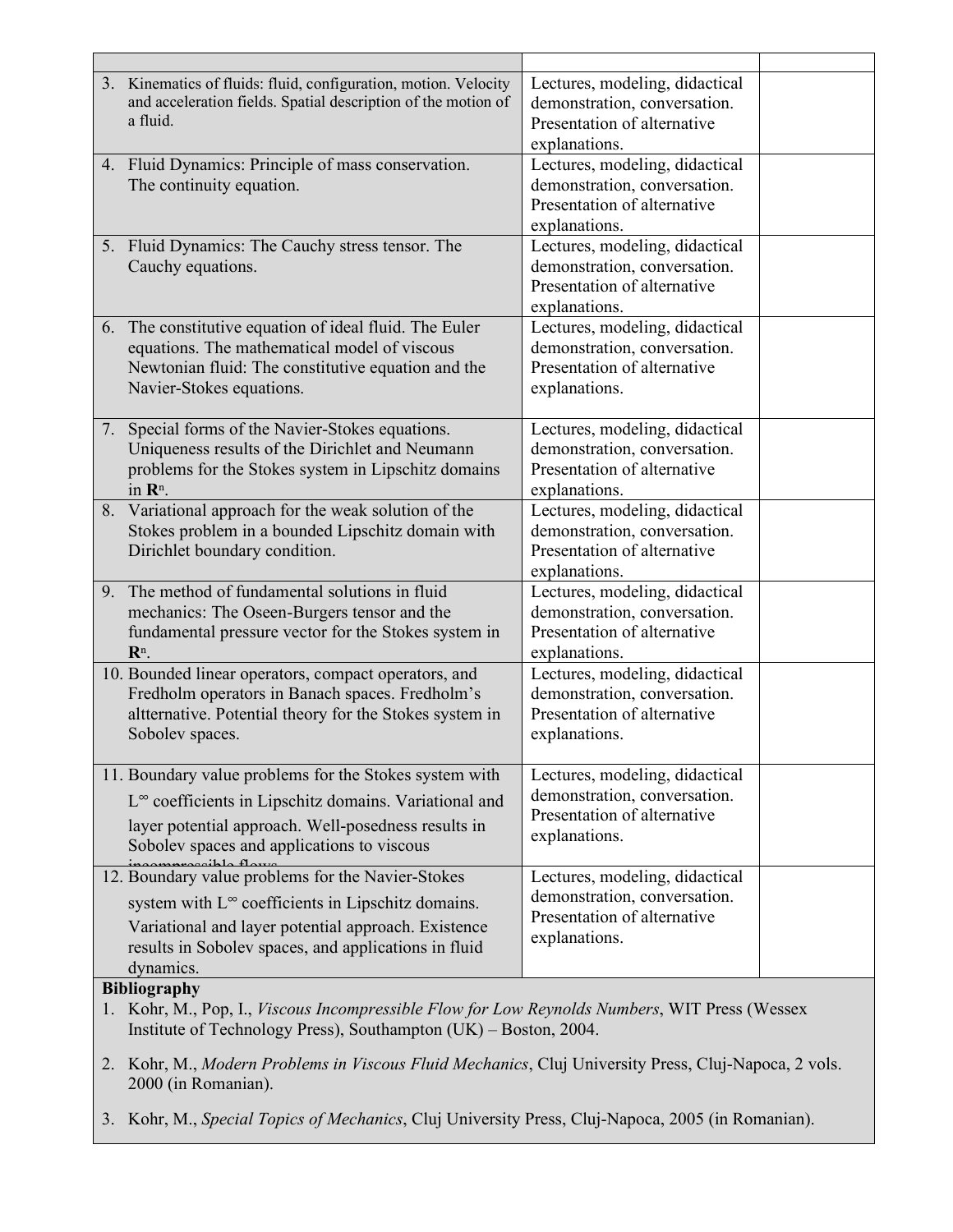- 4. Truesdell, C., Rajagopal, K.R., *An Introduction to the Mechanics of Fluids*, Birkhäuser, Basel, 2000.
- 5. Pozrikidis, C., *Introduction to Theoretical and Computational Fluid Dynamics*, Oxford University Press, Oxford, 2011.
- 6. Galdi, G.P., *An Introduction to the Mathematical Theory of the Navier–Stokes Equations*. Second Edition, Springer, Berlin, 2011.
- 7. Adams, R. Fournier, J., *Sobolev Spaces*, 2nd edition, Pure and Applied Mathematics, vol. 140, Elsevier/Academic Press, Amsterdam, 2003.
- 8. Agranovich, M.S., *Sobolev Spaces, Their Generalizations, and Elliptic Problems in Smooth and Lipschitz Domains,* Springer, Heidelberg, 2015.
- 9. Hsiao, G.C., Wendland W.L., *Boundary Integral Equations*, Springer-Verlag, Heidelberg, 2008.
- 10. McLean, W., *Strongly Elliptic Systems and Boundary Integral Equations*, Cambridge University Press, Cambridge, UK, 2000.
- 11. Mitrea, M. Wright, M., *Boundary value problems for the Stokes system in arbitrary Lipschitz domains*, Astérisque, 344 (2012): viii+241 pp.

12. Rieutord, M., *Fluid Dynamics. An Introduction*, Springer Cham Heidelberg, 2015.

| 12. KR and $\alpha$ , ivi., <i>I thin Dynamics. The thin balleton</i> , opting of Chain Herdenberg, 2019.<br>8.2 Seminar                                                                               | Teaching methods                                                                                                                                             | Remarks     |
|--------------------------------------------------------------------------------------------------------------------------------------------------------------------------------------------------------|--------------------------------------------------------------------------------------------------------------------------------------------------------------|-------------|
| 1. Introduction in the theory of Sobolev spaces (I):<br>The fundamental spaces of the theory of<br>distributions. Distributions.                                                                       | Applications of course concepts.<br>Description of arguments and<br>proofs for solving problems.<br>Homework assignments. Direct<br>answers to PhD students. | 1 hour/week |
| 2. Introduction in the theory of Sobolev spaces<br>(II): Sobolev spaces over $\mathbb{R}^n$ . Sobolev spaces on<br>Lipschitz domains in $\mathbb{R}^n$ and on Lipschitz<br>boundaries. Trace theorems. | Applications of course concepts.<br>Description of arguments and<br>proofs for solving problems.<br>Homework assignments. Direct<br>answers to PhD students. | 1 hour/week |
| 3. Differential operators. Material derivatives.<br>Applications.                                                                                                                                      | Applications of course concepts.<br>Description of arguments and<br>proofs for solving problems.<br>Homework assignments. Direct<br>answers to PhD students. | 1 hour/week |
| 4. Second order Cartesian tensors in $\mathbb{R}^n$ .                                                                                                                                                  | Applications of course concepts.<br>Description of arguments and<br>proofs for solving problems.<br>Homework assignments. Direct<br>answers to PhD students. | 1 hour/week |
| 5. Properties of the Cauchy stress tensor: Cauchy's<br>fundamental theorem, and the symmetry property.                                                                                                 | Applications of course concepts.<br>Description of arguments and<br>proofs for solving problems.<br>Homework assignments. Direct<br>answers to PhD students. | 1 hour/week |
| 6. The mathematical model of incompressible fluid.<br>The Killing theorem. Applications.                                                                                                               | Applications of course concepts.<br>Description of arguments and<br>proofs for solving problems.                                                             | 1 hour/week |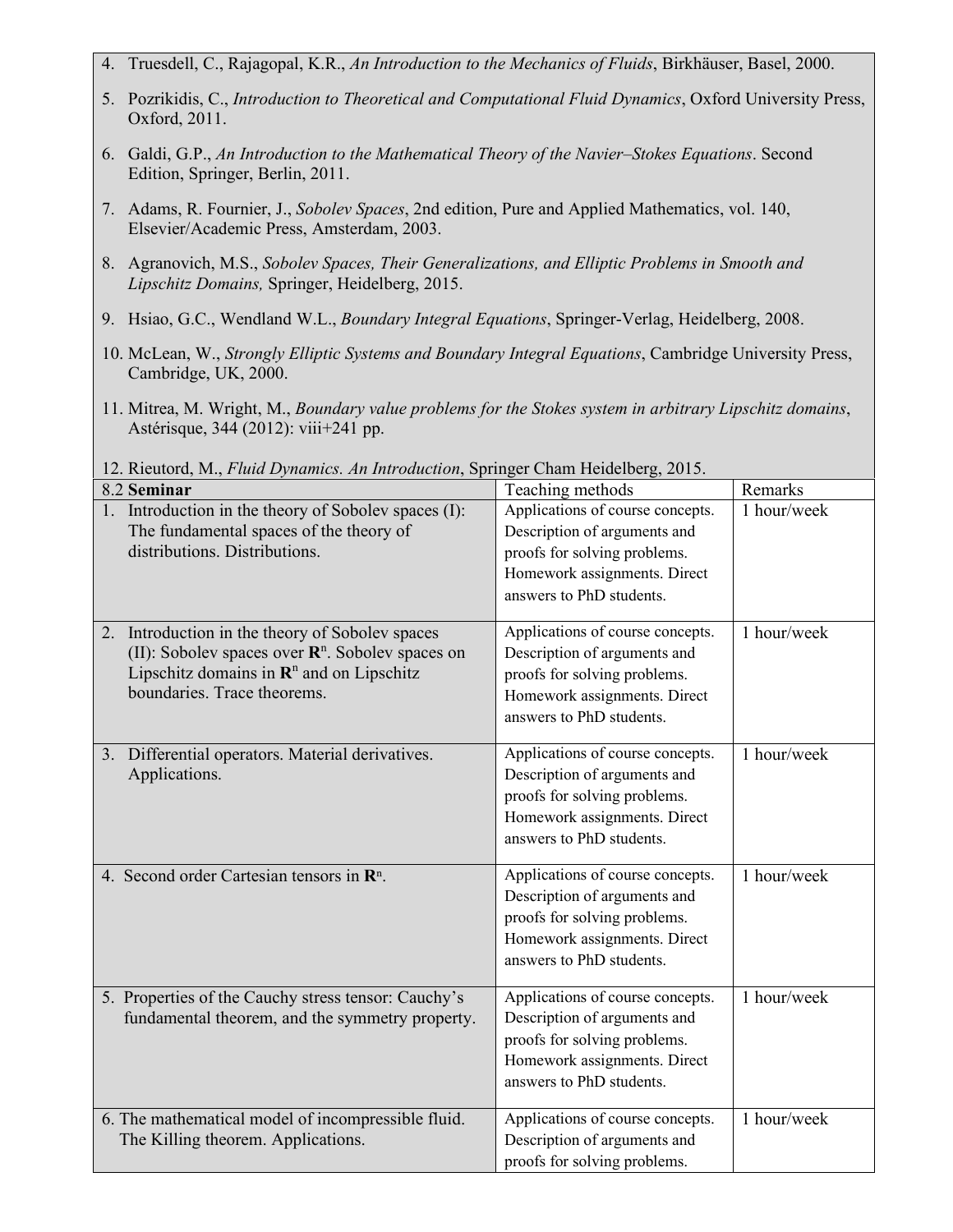|                                                                                                                                                                                                                                                               | Homework assignments. Direct<br>answers to PhD students.                                                                                                     |             |  |  |  |
|---------------------------------------------------------------------------------------------------------------------------------------------------------------------------------------------------------------------------------------------------------------|--------------------------------------------------------------------------------------------------------------------------------------------------------------|-------------|--|--|--|
| 7. Variational approach for the weak solution of the<br>Stokes problem in a bounded Lipschitz domain<br>with homogeneous Dirichlet boundary condition.                                                                                                        | Applications of course concepts.<br>Description of arguments and<br>proofs for solving problems.<br>Homework assignments. Direct<br>answers to PhD students. | 1 hour/week |  |  |  |
| 8. The exterior Dirichlet problem for the Stokes<br>system with constant or variable coefficints in<br>Lipschitz domains in $\mathbb{R}^n$ (n=2,3).<br>Uniqueness results in Sobolev spaces.                                                                  | Applications of course concepts.<br>Description of arguments and<br>proofs for solving problems.<br>Homework assignments. Direct<br>answers to PhD students. | 1 hour/week |  |  |  |
| 9. The method of fundamental solutions in fluid<br>mechanics: Direct layer potential representations<br>of the velocity and pressure fields of Stokes flow.                                                                                                   | Applications of course concepts.<br>Description of arguments and<br>proofs for solving problems.<br>Homework assignments. Direct<br>answers to PhD students. | 1 hour/week |  |  |  |
| 10. Well-posedness results in Sobolev spaces for<br>boundary value problems for the Stokes system in<br>Lipschitz domains in $\mathbb{R}^n$ (n≥2). Variational and<br>potential approach (I).                                                                 | Applications of course concepts.<br>Description of arguments and<br>proofs for solving problems.<br>Homework assignments. Direct<br>answers to PhD students. | 1 hour/week |  |  |  |
| 11. Well-posedness results in Sobolev spaces for<br>boundary value problems for the Stokes system in<br>Lipschitz domains in $\mathbb{R}^n$ (n≥2). Variational and<br>potential approach (II).                                                                | Applications of course concepts.<br>Description of arguments and<br>proofs for solving problems.<br>Homework assignments. Direct<br>answers to PhD students. | 1 hour/week |  |  |  |
| 12. Boundary value problems for the Navier-Stokes<br>system with $L^{\infty}$ coefficients in Linschitz domains<br>Variational and layer potential approach. Existence<br>results in Sobolev spaces. Numerical results and<br>applications in fluid dynamics. | Applications of course concepts.<br>Description of arguments and<br>proofs for solving problems.<br>Homework assignments. Direct<br>answers to PhD students. | 1 hour/week |  |  |  |
| <b>Bibliography</b>                                                                                                                                                                                                                                           |                                                                                                                                                              |             |  |  |  |
| 1. Kohr, M., Pop, I., Viscous Incompressible Flow for Low Reynolds Numbers, WIT Press (Wessex<br>Institute of Technology Press), Southampton (UK) – Boston, 2004.                                                                                             |                                                                                                                                                              |             |  |  |  |
| 2. Kohr, M., Modern Problems in Viscous Fluid Mechanics, Cluj University Press, Cluj-Napoca, 2 vols.<br>2000 (in Romanian).                                                                                                                                   |                                                                                                                                                              |             |  |  |  |
|                                                                                                                                                                                                                                                               | 3. Kohr, M., Special Topics of Mechanics, Cluj University Press, Cluj-Napoca, 2005 (in Romanian).                                                            |             |  |  |  |
| Truesdell, C., Rajagopal, K.R., An Introduction to the Mechanics of Fluids, Birkhäuser, Basel, 2000.<br>4.                                                                                                                                                    |                                                                                                                                                              |             |  |  |  |
| 5. Pozrikidis, C., Introduction to Theoretical and Computational Fluid Dynamics, Oxford University Press,<br>2011.                                                                                                                                            |                                                                                                                                                              |             |  |  |  |
| 6. Kiselev, S.P., Vorozhtsov, E.V., Fomin, V.M., Foundations of Fluid Mechanics with Applications.<br>Problem Solving Using Mathematica, Birkhäuser, Boston, 1999.                                                                                            |                                                                                                                                                              |             |  |  |  |

7. Precup, R., *Lectures on Partial Differential Equations*, Cluj University Press, Cluj-Napoca, 2004 (in